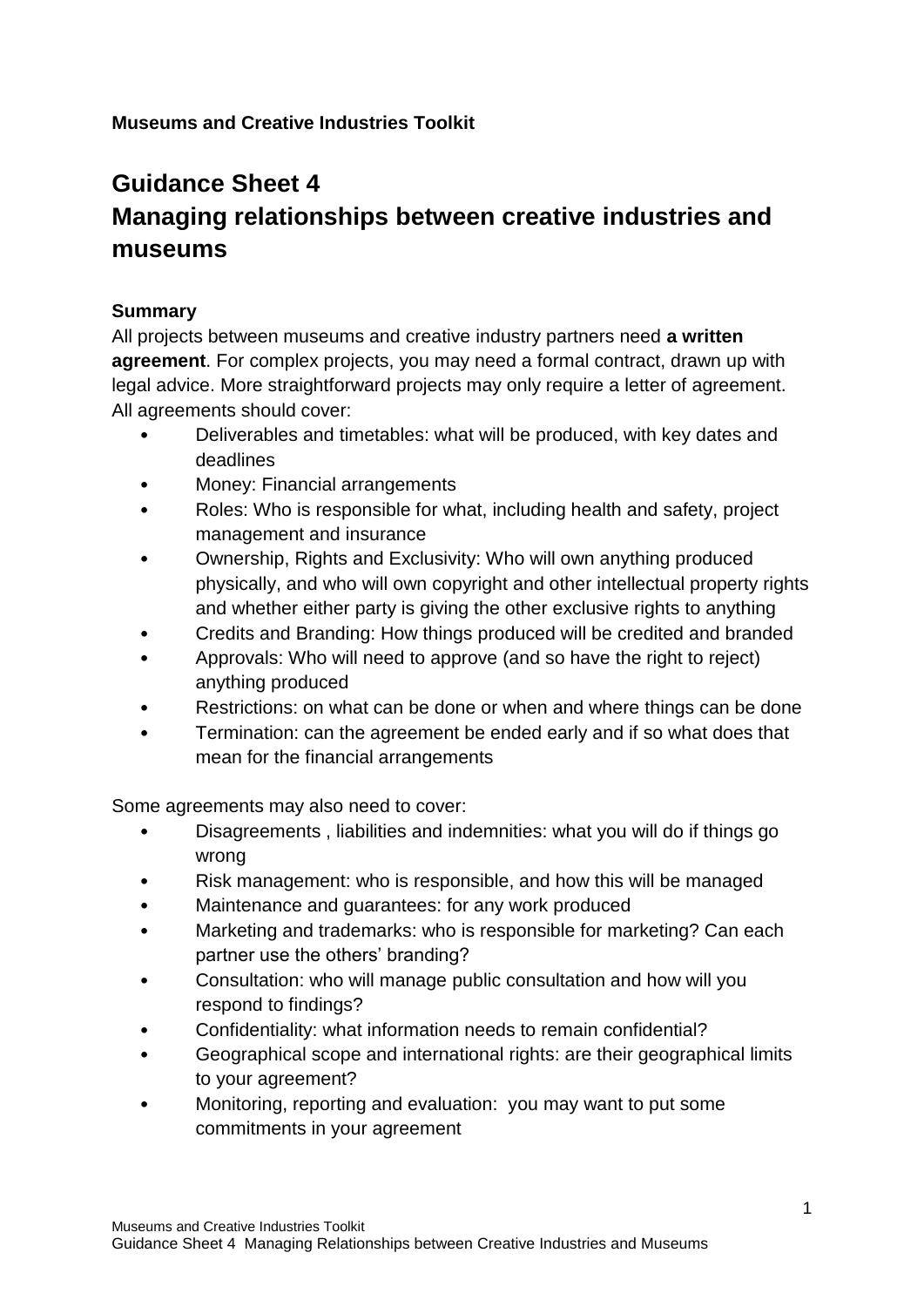• What happens next? Some agreements may need to address what happens to physical outputs of your project, or the partners' longer term relationship

# **Other considerations**

Ensure your project is **marketed and promoted** effectively. Think about the longterm aim of enhancing your reputation and brand as well as the short-term aim of building audiences.

Ensure you agree an appropriate **fee:** this guidance note includes some samples.

# **Contents**

- **1 Types of relationships**
- **2 The agreement 1: Basics**
- **3 The agreement 2: What else might an agreement cover?**
- **4 Sample fees**
- **5 Marketing and promotion**
- **6 Sources of further information**

Note that nothing here is intended as legal advice and nothing should be construed as legal advice. Every situation is different and if there is anything you are unsure about you should take your own legal advice from a qualified legal practitioner.

# **1 Types of relationships**

There are several different forms of relationship between museums and creative businesses and individuals (here called 'creatives' for short).

**The museum commissions a creative to do something** For example: to make a work of art or to produce a film. In this case the museum is the client and the creative is the contractor or supplier. Normally, the museum will pay a fee, or series of fees, to the creative for the work they do.

**The creative buys something from a museum** For example: the right to use an image of something in the collection in a publication or on a website, the hire of a space for filming, or a license to use the museum's brand on a product. In this case the creative is the client and the museum is the contractor or supplier. Normally, the creative will pay a fee, or series of fees, to the museum for use of the museum's assets.

**The creative and the museum collaborate** For example, they work together to develop a new product, they jointly produce a series of events, or work together to produce a book. Normally, money will not change hands, but there will be an agreement about how expenditure, and potential income, will be shared between the museum and the creative.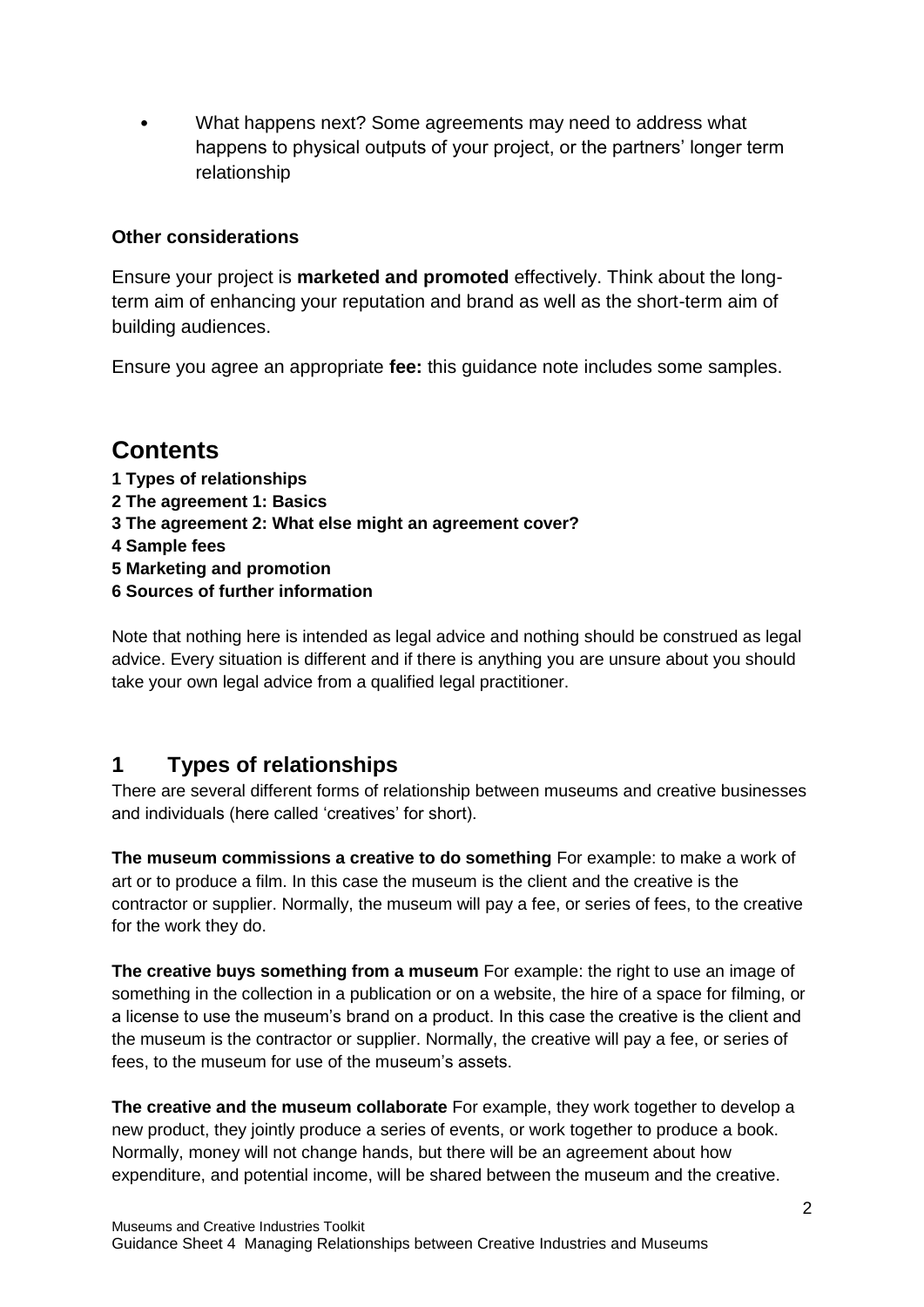The first two ways of working are well established and there is lots of advice available (although certain issues, such as intellectual property rights, can still be quite complicated). The third, working collaboratively, in a genuine partnership, is less common but has huge potential for creating new products, exploring new ideas and reaching new audiences and consumers. Such collaborations, especially if they are externally funded, will usually require a 'lead partner', which will be a point to be agreed upon by all concerned.

The better people understand each other, the smoother things are likely to go when work starts. For example, when museums commission artists:

*'The biggest problems emerge as a result of poor communication, briefing and contract - and the failure of the museum to understand just how different the artist's perspective can be from that of the museum staff. It is hard to manage projects when you have no idea how the finished item will turn out, so it is important that there is confidence and trust between the artist, the member of staff handling the commission, and the museum's senior management.'* Jane Morris, Commissioning an Artist Museum Practice, issue 31, Autumn 2005

In all relationships, collaborations and partnerships it is valuable to discuss and understand what everyone expects, what they need and want and how they work. A good way of doing this is to take time to develop an agreement that works for everyone involved. This guidance sheet looks at what can be included in an agreement between a creative and a museum and also looks at subjects such as fees and marketing.

These things can take considerable time. In an extreme case of commissioning a large and complex work of art:

*'The easy bit was making the actual work… We spent almost two years going through all the*  legalities and the regulations, and it was only in the last four months that we actually put the *work in place.'*

Artist Richard Wilson in Louisa Buck & Daniel McClean, *Commissioning Contemporary Art: A handbook for curators collectors and artists*, 2012

# **2 The Agreement Part 1: Basics**

# **2.1 Why have a written agreement?**

As in anything involving more than one organisation, the more clearly you can describe what you aim to achieve together, why you are doing it and how you are going to approach it, the easier things will be in practice.

The ideal agreement has clear benefits for both parties and is based on trust rather than suspicion. It gives an opportunity to explore properly how the relationship will work and should include enough flexibility for things to change as the relationship develops, but enough detail to help if some of the obvious things start to go awry.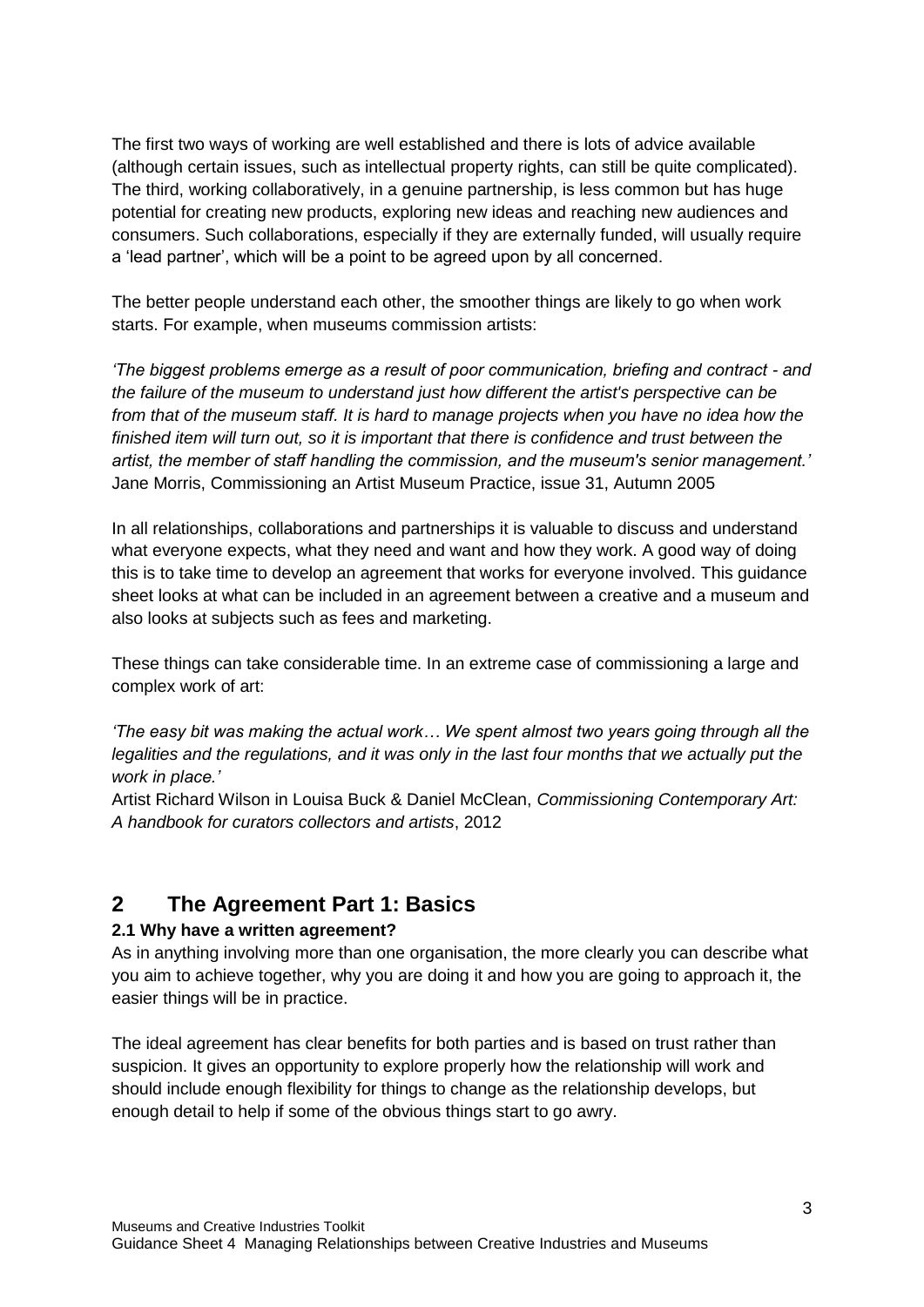Treat discussions about the agreement as an opportunity to map out the relationship in detail, to get to know each other better and to understand each other's priorities, values and ways of working. See it as a constructive process.

#### **2.2 Is a written agreement complicated? Types of agreement**

There are different ways of setting out the relationship. For a large, high cost project you may need a specially written contract, with input from a lawyer. But that will be disproportionate for a smaller piece of work. In some cases the creative or the museum may already have a standard form of agreement, such as standard terms and conditions for supplying images, for making a short film, or for producing a specially commissioned art work. Often these standard agreements will work just fine – but do read through them and do not be afraid to suggest changes to anything you are unhappy with. Every agreement is up for discussion until both parties have signed it – and do not sign something you don't like. Once signed, an agreement can be changed if (but normally only if) both parties agree. As others will have been there before you, it is worth discussing proposed projects and associated agreements with your peers. They may have omitted or included particular elements, and understanding their rationale may strengthen your thinking in drawing up an agreement.

At the very minimum, there should be a short written agreement between the creative and the museum that sets out the key points of the relationship. This could be in the form of a letter and should be exchanged and signed by both parties before detailed work starts.

Buying or selling a simple service is often quite straightforward, but collaborations and commissions can be very different - so there cannot be a one-size-fits-all approach. You are more likely to want a more detailed written agreement, and to take legal advice, if the relationship has a high financial value, if there is a large amount of work and time committed, or if reputations could be badly damaged if things go wrong.

## **2.3 Staged agreements**

In some cases, it will not be possible to predict how a relationship will develop and it might be better to have a written agreement that covers only the first stage of the work. This can then be followed by other agreements as the work develops. Where there are going to be a series of agreements, it is a good idea to agree the total budget at the beginning of the process to prevent misunderstandings arising later as costs and expectations almost inevitably start to rise.

#### **2.4 What is the minimum an agreement should cover?**

Any agreement should cover, as a minimum:

- Deliverables: What will be produced: a film, book, app, exhibit, design, game, retail product, event…
- Timetable: Key dates and deadlines
- Money: Financial arrangements
- Roles: Who is responsible for what, including health and safety, project management and insurance
- Ownership: Who will own anything produced physically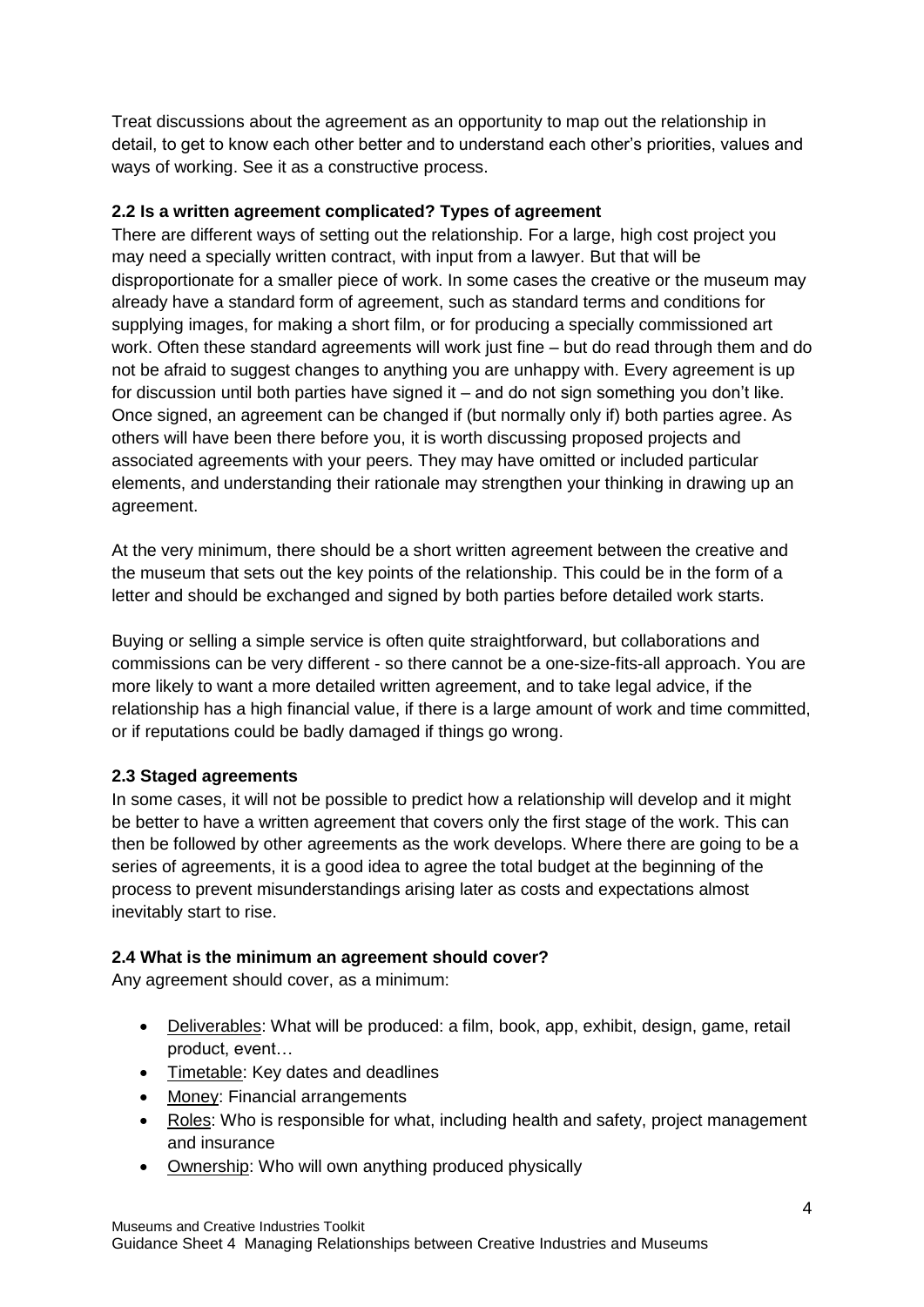- Rights: Who will own copyright and other intellectual property rights
- Exclusivity: Whether either party is giving the other exclusive rights to anything
- Credits and Branding: How things produced will be credited and branded
- Approvals: Who will need to approve (and so have the right to reject) anything produced
- Restrictions: on what can be done or when and where things can be done
- Termination: can the agreement be ended early and if so what does that mean for the financial arrangements

Whether or not you decide to include the following points in your written agreement, you are advised to discuss them all before work starts in detail.

# **2.5 Deliverables**

Begin by specifying what is going to be produced. It might be something relatively simple like a book, artwork or a retail product. Or, it might be something harder to describe like a programme of engagement for a particular audience, an experimental film or a special event. It may be sensible to include a detailed brief that describes requirements in detail. Consider, as appropriate:

- What will it be used for?
- Who will it be used by?
- What will it be made of?
- What size will it be?
- How durable does it need to be?
- What formats will it be produced in?
- Are there any restrictions on it?
- Are there any equalities issues? Will it be suitable for people with disabilities?
- Will there be more than one? If so, how many? If it is an item for retail and sells well, what will the arrangements be to produce more?
- As well as the main deliverable, will there be any ancillary things, such as interpretation, publicity, talks?

## **2.6 Timetable**

Specify when the work will start and when it will finish. Include dates for key milestones, such as preliminary designs, agreement on final design, and production of prototype. These key milestones may be linked to the payment of parts of any fee.

## **2.7 Money**

Financial arrangements will vary enormously, depending on the type of relationship between the creative and the museum and the scale of the work. Sample fee levels are given below in section 4 of this guidance note.

#### 1 Museum commissions a creative

Here, the museum will normally pay fees to the creative for the work they undertake. Payments may include some or all of: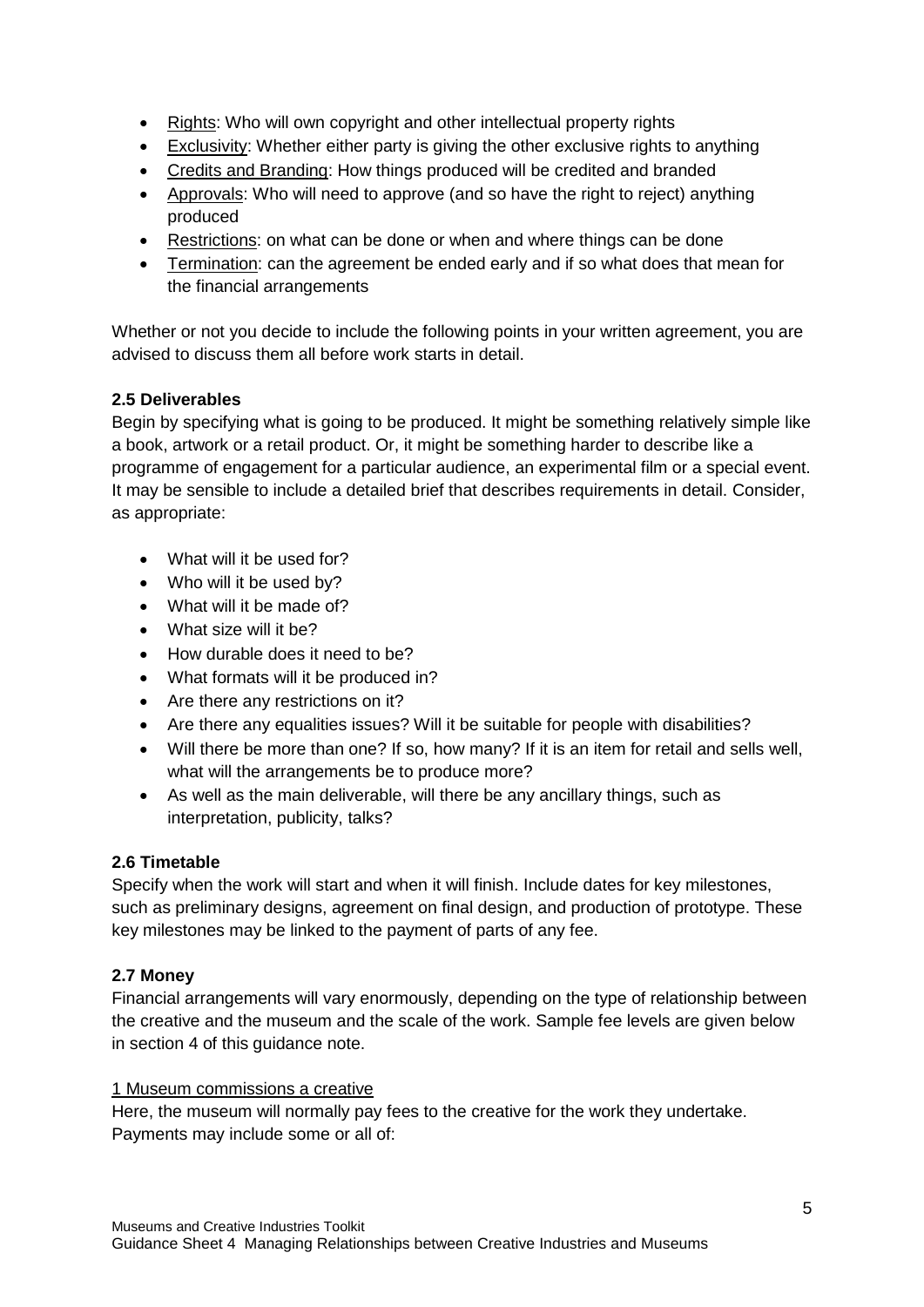- **Initial design fee** A flat fee contribution to costs if the creative is producing samples before final agreement, or a guaranteed 'advance' payment of a percentage of the total production cost. Design fees are common if more than one creative is applying for the work. Advance payments such as initial design fees are made to the creative whether or not the full project proceeds. You should agree on the future ownership of any preparatory work. (See rights, below)
- **Main fee for work** This fee may be paid in stages, specified in a payment schedule and tied to key milestones in the timetable. It may include expenses and materials costs, or they may be stated separately. Consider any costs for licenses for software, for image reproduction, for maintenance or similar. Remember some of these types of cost might be payable annually
- **External costs** Who pays any costs due to external manufacturers to fabricate things or to host a website or app?
- **Delivery and installation costs** Consider what these might be and specify who pays them
- **Exhibition fee** Sometimes artists are paid an exhibition fee by a museum (see sample fees below)
- **Commission or royalties** Sometimes instead of or as well as fees, payments will be made for each item sold. For example, there might be a royalty payment every time an app is downloaded, every time a product is sold in a shop, or a commission payment if a work of art is sold
- **VAT** Many costs and charges are subject to VAT, if the creative is registered for VAT. Many items and services have VAT on them at 20%, others (such as books) are zero-rated for VAT. See [http://www.hmrc.gov.uk/vat/forms-rates/rates/goods](http://www.hmrc.gov.uk/vat/forms-rates/rates/goods-services.htm)[services.htm](http://www.hmrc.gov.uk/vat/forms-rates/rates/goods-services.htm)
- **International costs** There may be additional costs to take into account if there is a cross-border or overseas element to the work. It might affect VAT or other taxes and charges; for example, who pays customs duty if anything is sourced or manufactured outside the EU?
- **Cost price and retail price** In the case of products for sale, specify the retail price and cost price. Consider whether there will be different cost prices for larger quantities. Will it be acceptable to charge a lower or higher retail price?

## 2. Creative buys service or asset from a museum

Here the creative will normally pay fees to the museum. These can include:

- **Fee for supplying an image** of something in the collection. If the museum does not own copyright in the item, then specify this and give details of the copyright holder, if known
- **Reproduction fee** for rights to reproduce an image of an item in the museum's collection. This fee will vary depending on how the image is going to be used, how large, in what quantities and in what geographic areas. Increasingly, museums do not charge reproduction fees to small print run academic or educational publishers where their activity supports the museum's mission. Note that if the museum does not own copyright in the item then the creative will need to separately seek permission to reproduce from the copyright holder (and often pay an additional fee)
- **Location fee** For use of the museum's premises for example for film or TV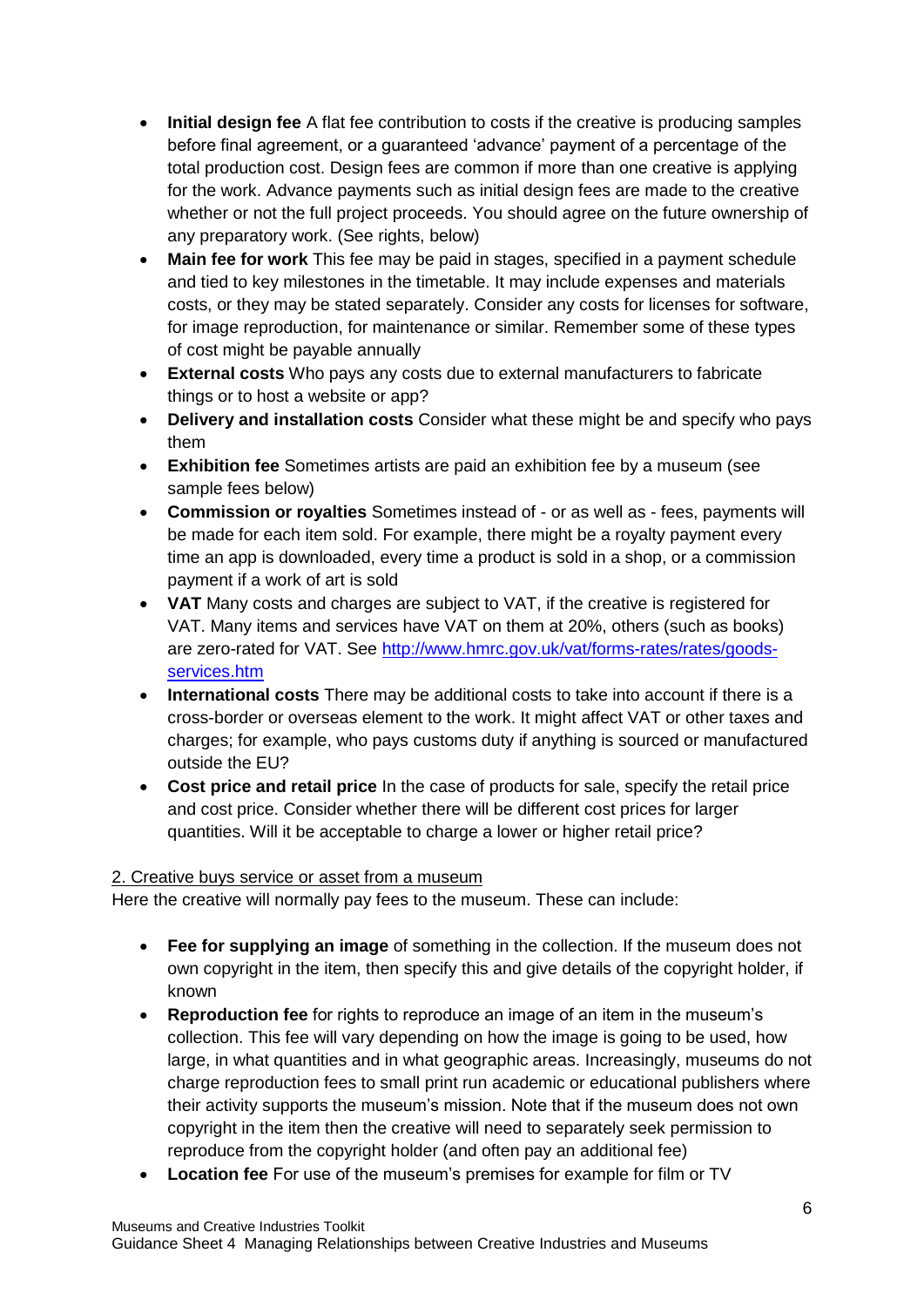- **License fee** For the museum's brand, name or logo to be used
- **Research fee** For the museum's time in collating and providing information

## 3 Collaboration

The financial arrangements here will vary. It may be that no money changes hands and the creative and the museum simply agree to cooperate to produce the deliverable. If it is a collaboration to produce an app or a book, then the museum might provide free access to content (assuming the museum holds the copyright) and the creative might provide free use of their software or publishing process. Or, one party may pay a fee to the other for their skills and time or to license something to which they own the rights such as images or software. Often, for joint projects in receipt of external grant funding, a percentage of 'matchfunding' is required, which may be cash allocated by the partners, or it may be a calculation of 'in kind' contributions. This can be explored with the funder.

If a retail product is being produced then the creative and the museum might agree to split the cost of manufacture and then split any income. Agree who will pay for any external specialist advice. As well as specifying how income is shared (and who collects the income), specify who pays what costs. If there is external funding, take account of that in making the decision about how to split expenditure and any income.

An agreement for a collaboration should state the duration of the agreement (or the period of review or termination – see termination, below). It could include the budget for the collaboration, specifying who is responsible for each part of the budget. Note that it might not be possible to specify detailed costs at the start, in which case it may be best to specify maximum expenditure by each party and use a two-stage agreement, or specify a date at which progress and the budget will be reviewed and prepared in detail. In the case of products being developed for sale, at an early stage agree the target quantities, retail price and cost price.

The financial arrangements must be between legally recognised parties. They will need to take account of VAT, if relevant. If the creative is an individual, it might be appropriate to discuss responsibility for any tax and national insurance (normally that will be the responsibility of the creative) and include this within the agreement.

#### **2.8 Roles**

Set out who is responsible for what. Unless the organisations are very small, specify named points of contact in each organisation. If appropriate, specify who is responsible for different aspects of project management. In a collaboration there might be a steering group, but specify who will chair the steering group and so effectively have final responsibility. Specify responsibilities for health and safety and reporting to any external parties such as funders. Specify responsibilities for insurance. Any contractor should have adequate public liability and professional indemnity insurance. The party that owns any physical items should be responsible for insuring them against loss or damage (so responsibility for insurance would change if ownership transfers from the creative to the museum at some stage). In the case of location use for filming, it is particularly important that the museum specifies and tightly controls who can give permission for particular things to happen, otherwise to attempt to obtain agreement, the film crew may energetically ask anyone they can find. Associated matters are touched upon below, under Restrictions.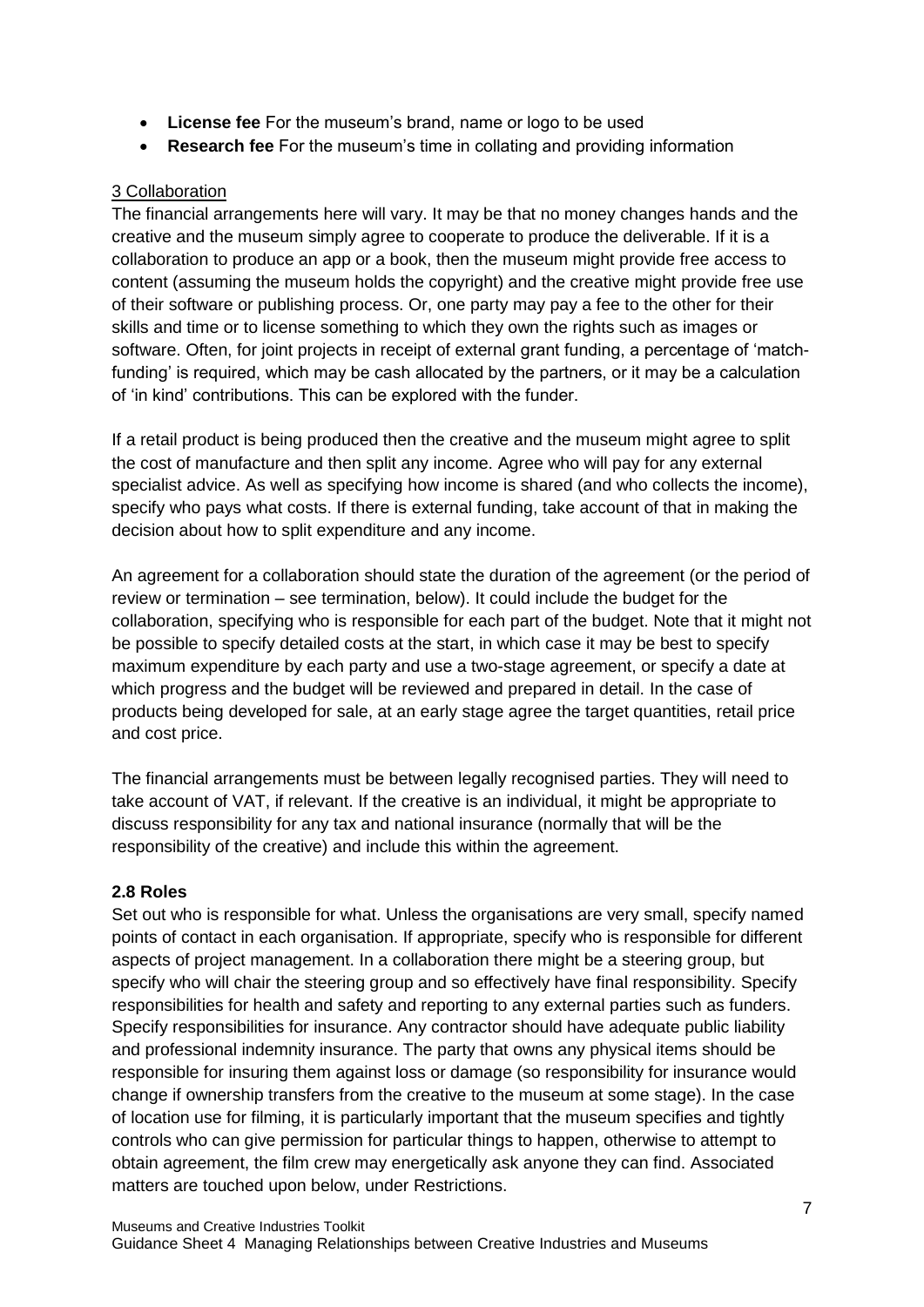## **2.9 Ownership**

Consider, as appropriate:

- Who will own anything physical that is produced?
- Who will own the printed copies of a collaboratively produced book?
- Who will own items produced for a museum shop before they are sold?
- Who will own a commissioned work of art?
- What if there are more than one of something? Will they all be owned by the same organisation?
- Will anything become part of the museum's collection?
- Will the creative keep any examples?
- Who will own any record of the process (eg a video diary)?
- What about ownership of preparatory works, such as sketches, studies, models, prototypes?
- In the case of items for sale, will things be supplied on 'sale or return'? If so, how is it decided what will be returned, and when, and who will pay the costs of returning it? What will happen if no one wants things left unsold?
- Will ownership change at any point? For example, when does a commissioned item become the property of the museum?
- Are there any restrictions on what the owner can do? There will be restrictions connected to intellectual property (see below), but will any other restrictions be appropriate. For example, if an item is made for a museum shop, can it be sold in other places, too? If a film is made to be shown in the museum can it also be put on You Tube?

Note that in the case of commissioned works, the museum does not automatically own the work produced unless this is stated in the agreement. With works of art it is common practice that any purchase will be a separate transaction with separate financial arrangements. (However, in the case of a commissioned work of craft common practice is that the museum owns the work.) Shop stock is likely be owned by the creative, or the manufacturer, if different, unless it is paid for by the museum.

## **2.10 Copyright and other intellectual property rights**

Ownership of a creatively produced item is quite separate to ownership of the intellectual property in the item. There will be restrictions on what the owner of an item can do with it unless they also own the intellectual property rights. For example, a museum will not be allowed to reproduce, photograph or copy an item (or license anyone else to do so) unless it has specifically obtained the rights to do so.

Generally, unless the agreement specifies otherwise, all intellectual property rights will belong to the creative, whoever owns anything physical produced under the agreement.

Things are simpler if ownership of the rights transfers with ownership of the creative product and museums are usually advised to get rights assigned to them. However, creatives are usually advised to keep hold of their rights, so they can benefit from them in future.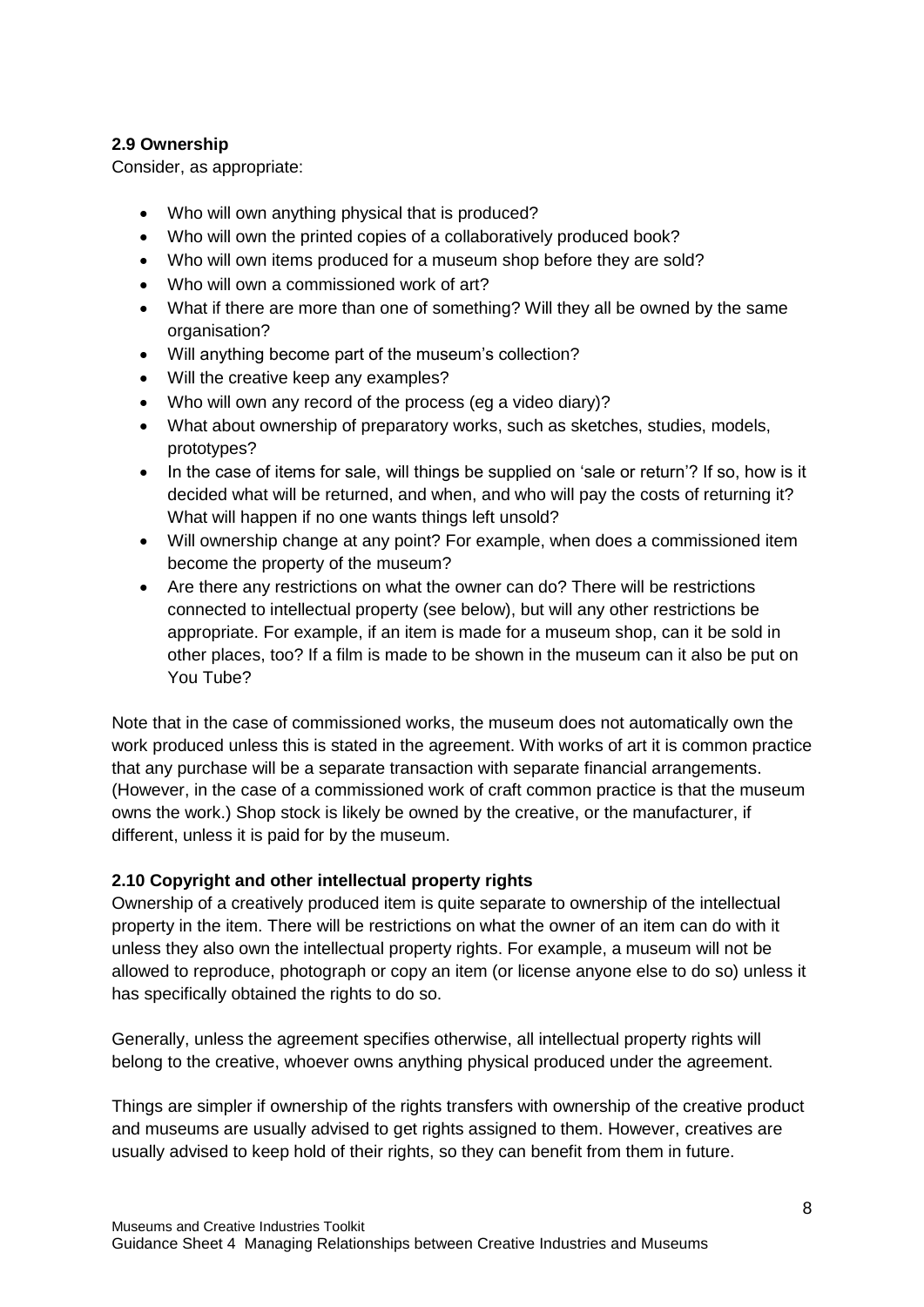This is a complex area and expert advice may be needed. If the creative wants to retain intellectual property rights in the creative product, one possibility is for the agreement to incorporate a clause in which the creative gives a license to the museum to have the right to do certain things with the creative product. For example, the agreement may state that the creative licenses the museum to reproduce the item and make copies of it for all noncommercial purposes, such as inclusion on the museums website. Or the license might go further and give the museum permission to sell reproductions such as postcards and use an image of the item in publicity materials.

Conversely, the agreement may specify what the creative can and cannot do. For example, if the creative is making a film for the museum's website, the agreement may specify that the creative cannot license the film to anyone or show it anywhere for a specified length of time.

If a museum holds the copyright in an item and licenses it to, say, a publisher for use in a book, the museum may want to specify how many copies of the book may be printed and which parts of the world it can be sold in. (The higher the print run and the wider the geographic range, the higher the fee will tend to be, see Sample fees, below.)

Before a museum licenses the use of something in its collection for reproduction or for use as part of a design, it is of course crucial that the museum ensures it actually owns the rights to it and is allowed to license the rights to others before it attempts to do so. As the Museum Copyright Group explains, 'Before you grant rights, you need to know what rights you have and what you can do with them.' As noted above, a museum may own a picture, a letter or a photograph but it does not automatically follow that it owns copyright or any other intellectual property rights in the item.

(For more guidance see Further Information below.)

#### **2.11 Exclusivity**

Agreements can be exclusive or non-exclusive. For example, a publisher may find it cheaper and easier to get a license to use an image of an item in a museum's collection nonexclusively, which will mean the museum can also license use of the image to other publishers. In another example, a museum may commission a creative to design something exclusively, so that the creative cannot produce a similar work for anyone else. In a collaboration, a creative and a museum may work together exclusively to produce, say, a range of ceramics – in which case neither the creative nor the museum would be able to produce any other ranges of ceramics. Exclusive agreements can be very restrictive as they will prevent you from entering into similar agreements with others; in most cases nonexclusive agreements will be more appropriate for a creative, who will want to work with a range of organisations and for a museum, which will be aiming to serve the widest public benefit. Museums should be extremely cautious about giving exclusive rights to reproduce anything in the collection.

#### **2.12 Credits and Branding**

Businesses and organisations work hard to create a brand that communicates what they do and is distinctive enough so it can be recognised after seeing it a few times. Branding is important and needs to be considered when promoting a product or event.

Things to consider: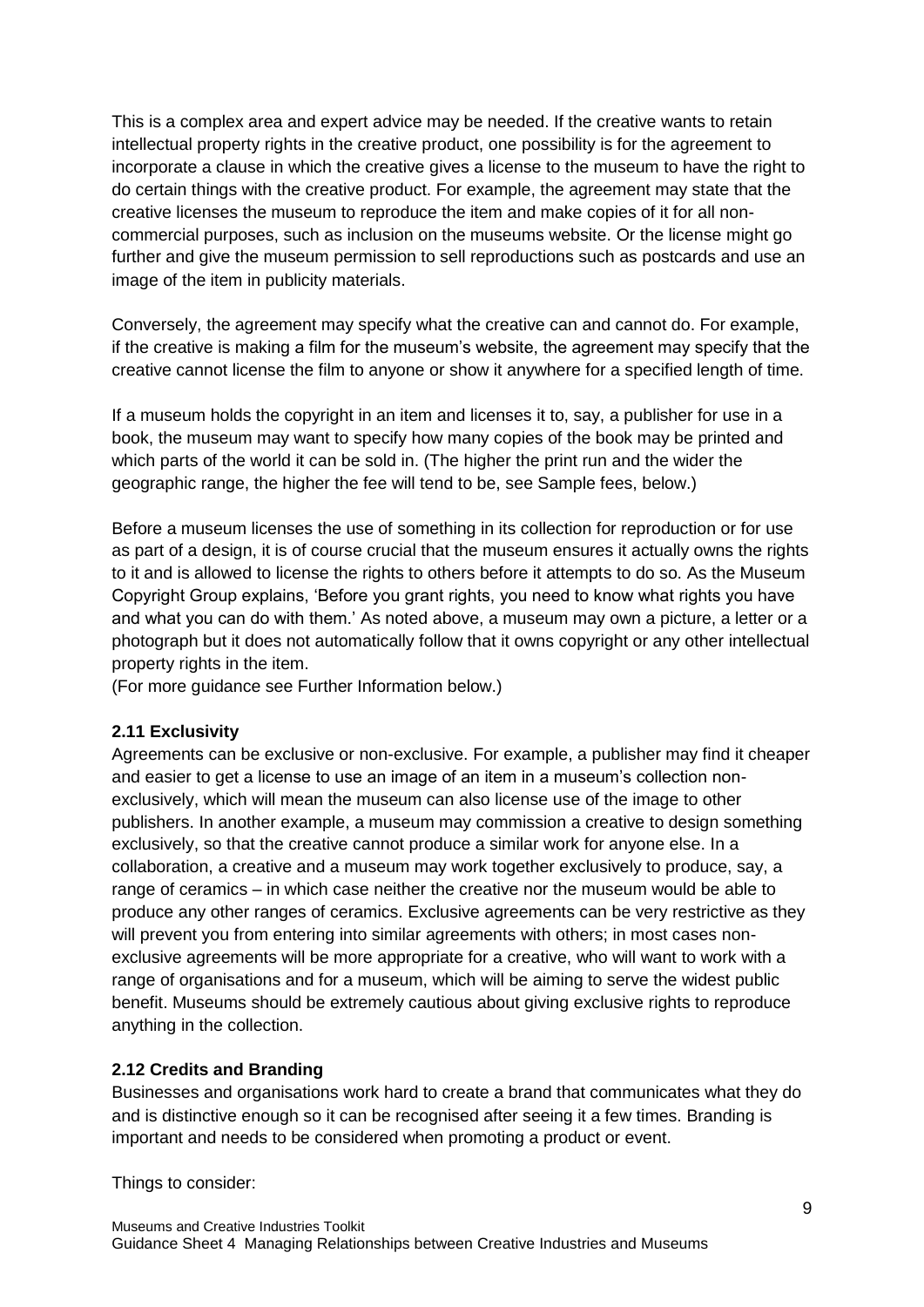- Whose brand will appear on the product or any associated marketing?
- If the product is going to carry the brands of all parties involved they must all agree how each should appear
- If only one party's brand is being used, how will the other be credited?
- Specify any credit that is required by a funder

## **2.13 Approvals**

Specify who has to approve anything in the contract and the stages at which things will need to be approved. This might be approval of designs, use of images, use of software, prototype retail products or works of art. As well as approving items themselves, it may include approving the quality of their production and their fitness for purpose. Where possible keep the approval process simple and specify the timeframe within which approval has to be given or refused (24 hours? a week? a month?). Specify how approval will be given; will it need to be in writing? Remember that a right to approve is also the power to veto, which if used unreasonably may lead to the agreement collapsing – also see termination, below. If there will be descriptive text or other interpretation or publicity, will anyone have the right to approve (and veto) it?

(For more on approvals, see marketing and trademarks, below, and also the Museummaker toolkit; details in Sources of Further Information, below.)

## **2.14 Restrictions**

Spell out any restrictions on things such as:

- Access to collections (accompanied by museum staff or able to enter stores alone? free to handle items?) and buildings (only during public opening hours? or perhaps only outside public opening hours?)
- Use of materials
- Use of light and heat in proximity to collections
- Size and weight
- Working hours
- Will there be any work with children or other vulnerable people? If so, will people need to provide a criminal history record from AccessNI?
- In the case of film-location hire, what about special effects such as qunfire, smoke, dry ice or fake snow?

Again, discussions with peers will likely provide you with suggestions for other things to look out for in relation to 'on site' matters.

## **2.15 Termination**

It is unlikely, but possible, that the contract will need to be terminated before it is completed. Specify how the contract can be terminated. Can one party simply give notice to the other? If so, how much notice? And consider the financial implications of termination. If one party is paying a fee to the other then perhaps specify whether the fees due to date will all be paid on termination. Will either party be able to ask for additional costs in the case of early termination?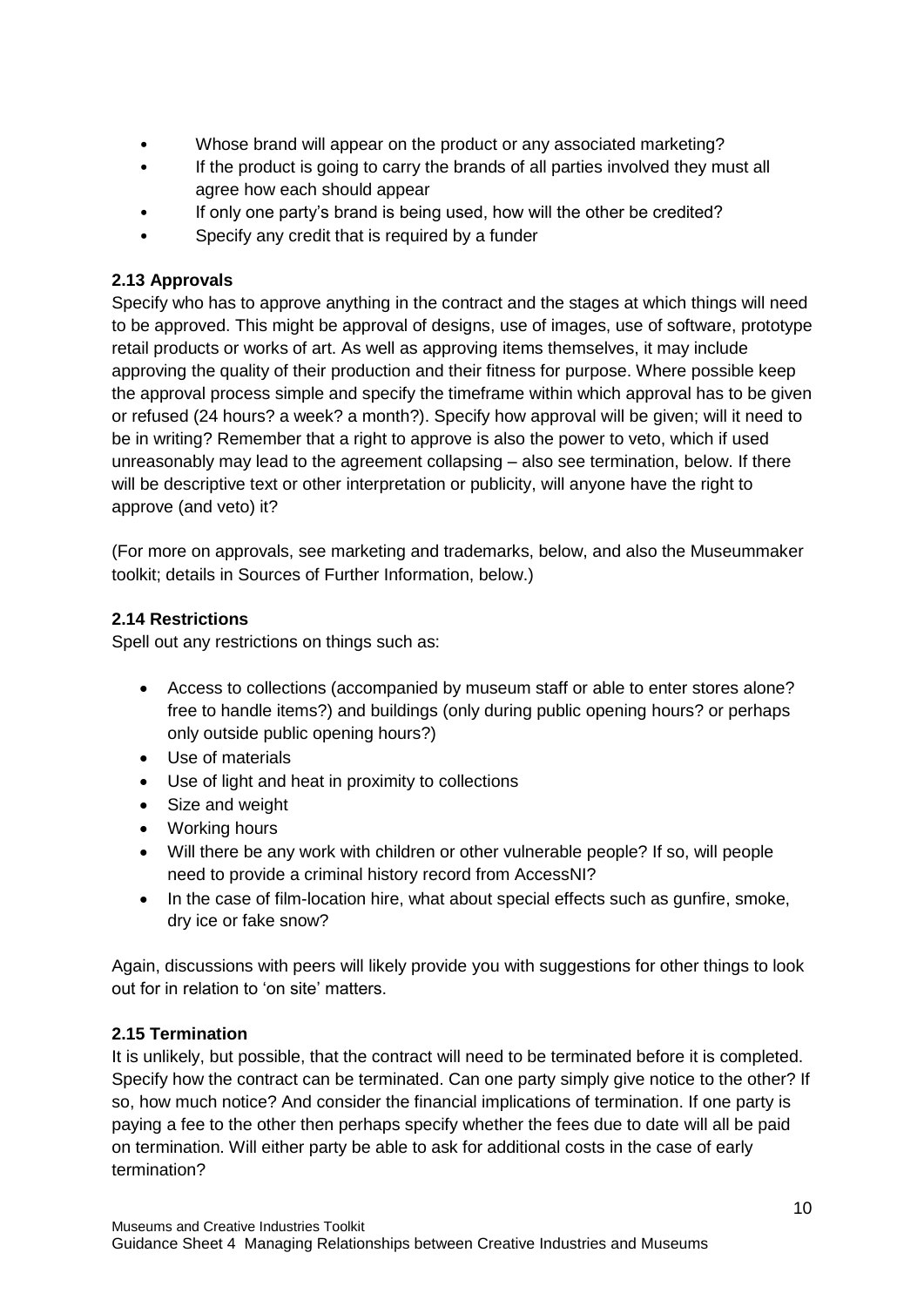# **3 The Agreement Part 2: What else might an agreement cover?**

In all cases, agreements should be proportionate to the scale and complexity of the project. You may not need to include clauses covering these additional areas for relatively simple projects, but it is worth going through them together and agreeing what both partners consider necessary.

# **3.1 How you will deal with any disagreements that arise?**

The best way to deal with disputes is to pre-empt them, by ensuring that your agreement is a full and clear reflection of what both partners understand the project to entail, and what your respective rights and responsibilities are. You will be able to resolve most disagreements that do arise through a simple conversation and it is important to ensure that you maintain good communication so that both parties feel able to express any dissatisfaction or unease at an early stage, before problems become entrenched. However, especially for larger projects, it might be useful to set out how you will deal with any disagreements or complaints from either party. This is likely to be a staged process. The first step should be to attempt to resolve the problem through a formal meeting between both partners (negotiation). You may wish to include a second step which would involve bringing in more senior representatives from both partners, depending on the nature of the project and the partners involved. You may wish to include a clause saying that, in the case of a problem that remains insoluble at this stage, you will use mediation or other means of alternative dispute resolution before considering litigation. Mediation is a structured negotiation conducted with the aid of a neutral third party and is usually far cheaper and quicker than litigation.

Agreements for more complex projects might include clauses setting out how financial responsibility for any costs involved in dispute resolution will occur, but agreements of this complexity are likely only to be drawn up with legal advice.

## **3.2 Risk management**

All projects involve identifying and managing risks. Sometimes this will be a routine and intuitive part of project management. For large projects, and especially those which involve an event, or an installation in a museum or gallery space, you will need formal procedures to identify, document and manage risks. You might want your agreement to set out which partner is responsible for identifying and managing risks.

## **3.3 Liabilities and indemnities**

For complex projects, especially those which involve a significant amount of on-site working, and particularly if your partner will be in contact with the public, your agreement should set out your understanding of who is liable for what, should anything go wrong, to ensure that everyone is clear about their responsibilities. You should always check that the partner has adequate levels of public liability, professional indemnity and employer's liability insurance, depending on the nature of the project.

If you contract an individual to work on your site (for example, an artist installing a commissioned piece in a gallery), you assume liability for their safety. More advice on liability from a health and safety perspective is available from the Health and Safety Executive: [http://www.hse.gov.uk/pubns/indg368.pdf.](http://www.hse.gov.uk/pubns/indg368.pdf)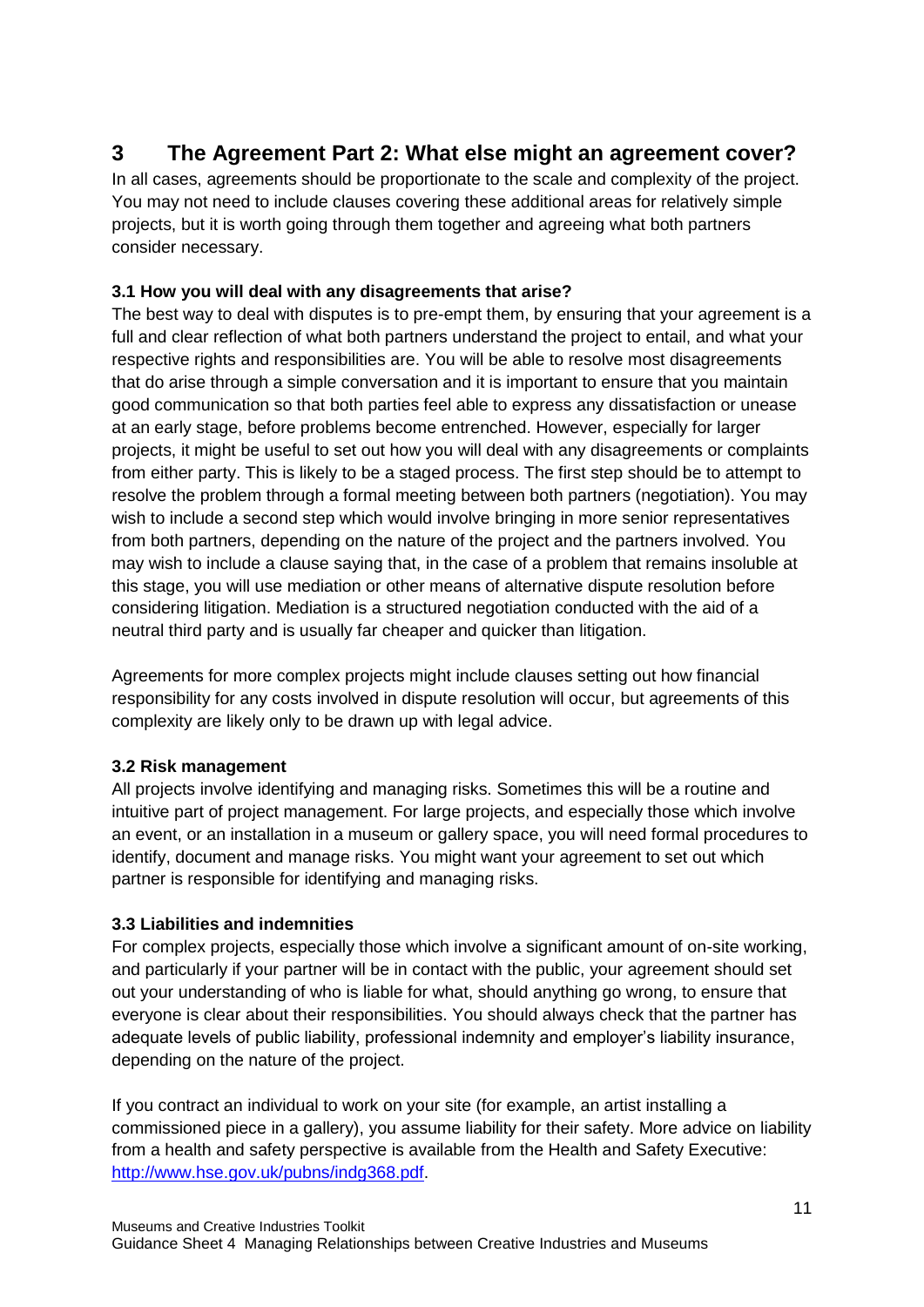Think about other things that could go wrong, and who will be held responsible. For example, if your project involves producing work to install in a museum, or for sale in a museum shop, you might include a clause about liability for any damage caused. For items for sale in a shop, you might want to specify which partner bears product liability (if the product causes harm to a purchaser, for example). If there would be cost implications arising from any delays, you might want to include a clause about who would bear these costs.

For some projects, it might be necessary for one partner to agree to indemnify the other partner for any losses or damages that they might incur. What would you do if a mistake by one party caused reputational damage or financial loss to the other party? Think about whether this situation could arise and whether it is necessary to include a clause about this in your agreement.

#### **3.4 Maintenance and guarantees**

Where the project involves the development of a product, whether real or virtual, your agreement should cover what happens if anything goes wrong, as well as routine maintenance. So if your project involves developing an app, what happens if a fault is discovered after the launch: is the provider responsible for putting this right? If the project involves a handmade wooden bench for your gallery space, what happens if cracks appear? An agreement might include a guarantee against any defects that are the responsibility of a maker. But what happens if the bench is vandalised? Is the museum committed to paying the maker to restore the bench, or can it call in a conservator or furniture maker to carry out the repair? Similarly, for projects that involve creating works or installations that require maintenance, think about whether to include this in the provider's fee: what are their obligations and how long do they pertain for?

## **3.5 Marketing and trademarks**

For collaborative projects, it might be appropriate to include clauses in your agreement setting out who is responsible for marketing and promoting the project. Will one partner take this on, will you divide the work up into particular areas of responsibility, or will it all be handled jointly? Do you want your partner to commit to doing a certain amount of marketing or promotion? Do you want to approve all marketing materials before they are used?

Where a museum and a creative industry partner are in a client-provider relationship, the provider partner may be able to benefit from publicising the project. For example, a museum which is used as a location for filming could benefit from publicising that it has been used in this way. An agreement should specify whether or not the museum is allowed to use the film or TV programme's name in its publicity material. Where a creative industry partner has produced something for a museum, the individual or organisation might be able to enhance their reputation by using the museum's name on their marketing materials. Your agreement might specify whether this is allowable. Usually, it is beneficial for both parties to be as open as possible to this kind of publicity but make sure you are clear about what is and is not allowed. Consider whose logos and branding will be used on publicity material and remember this might need to include crediting funders. Your agreement might need to consider the use of trademarks, which are governed by special rules.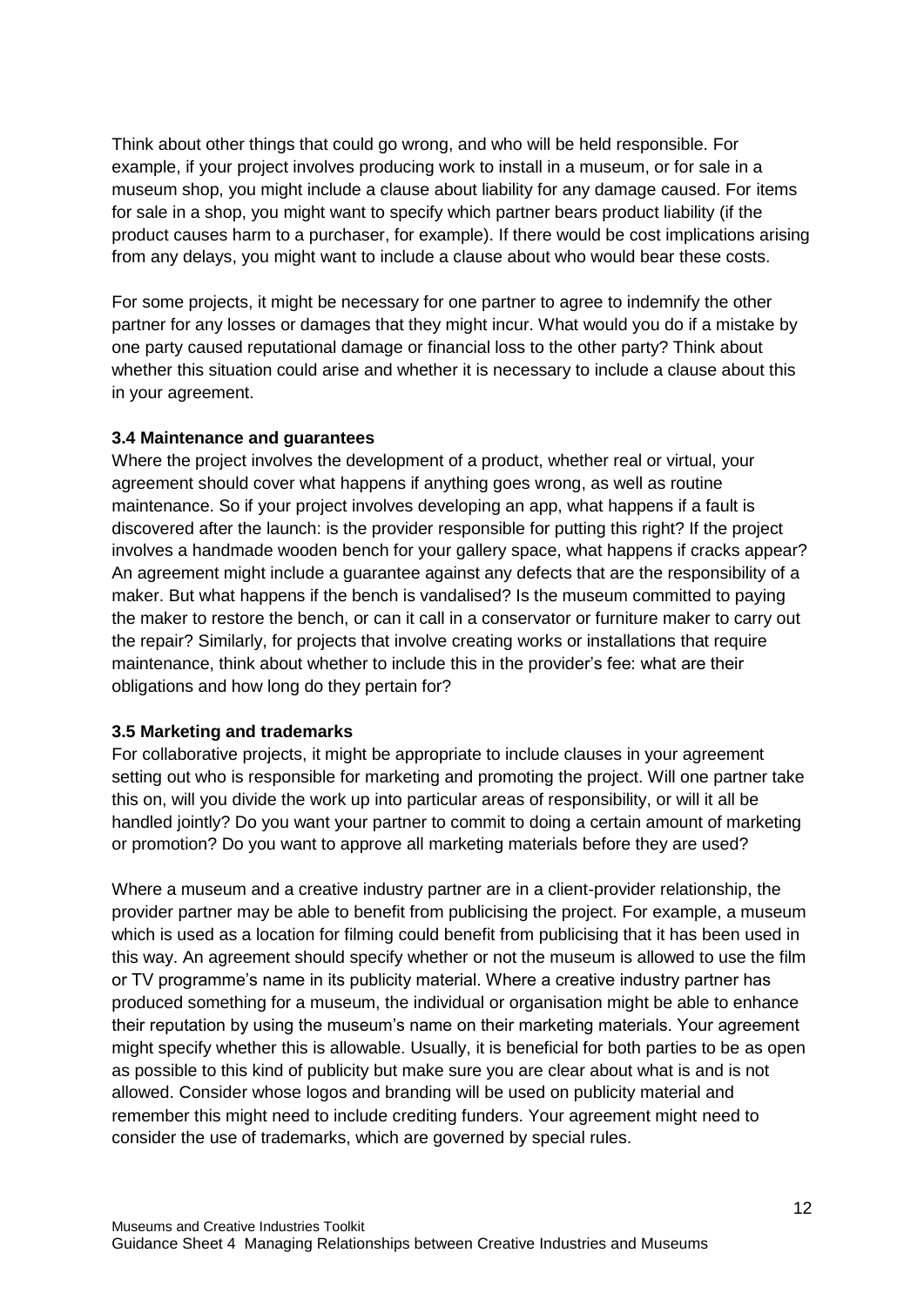#### **3.6 Consultation**

If your project involves public consultation, the agreement should set out what both partners' responsibilities are. How will you both be involved in the process? How will it be managed? Who will determine how you will respond to the findings of consultation? For example, imagine you were developing a new display or programme for the museum. Both partners had agreed preliminary plans for the output from the project, but the results of the public consultation were rather negative about those plans. One partner is happy to change, but one partner wants to stick by their original vision. What do you do then? If public consultation is an important element of a project, issues like this should be covered by the agreement.

## **3.7 Confidentiality**

If either party wants any aspects of the project or of their broader work to remain confidential, this should be specified in the agreement. As public sector bodies, museums often share information with similar organisations about project costs and processes; partners from the creative industries should think about whether they are happy for information to be shared in this way. If partners from the creative industries have had access to sensitive information about collections (the location of stores, the insurance valuations of parts of the collection, for example), the museum might wish to specify that this information has to be kept confidential.

#### **3.8 Geographical scope and international rights**

This will be relevant for projects that involve filming or software development for example. You may need to specify what the geographical limitations of the terms of your agreement are.

#### **3.9 Monitoring and reporting**

For complex projects, and especially for collaborations, you will need to agree project milestones and establish mechanisms for monitoring progress against these. For clientprovider projects, you may want to agree a schedule setting out when the provider will report progress to the client. Consider whether it is appropriate to include the detail of these procedures in your agreement. (You might want to put the outline of your approach in your agreement, to ensure that both parties are committed to the principle, but leave some flexibility over the precise processes.) The project milestones might be linked to payment stages.

#### **3.10 Evaluation**

Your agreement might specify how the project will be evaluated, and how the results of that evaluation will be acted on and more widely shared. Who will be responsible for undertaking the evaluation? For projects involving public funding, you might need to set aside some funding for external evaluation, and you might want to include this in your agreement, as well as ensuring that both parties agree to contribute to this process. Evaluation might consider the output of your project: how did the public respond to what you produced? For collaborative projects in particular, it might also look at the nature of your working relationship, which could be very useful if this is a new way of working for either party. Think about whether any of this is important enough to include in an agreement.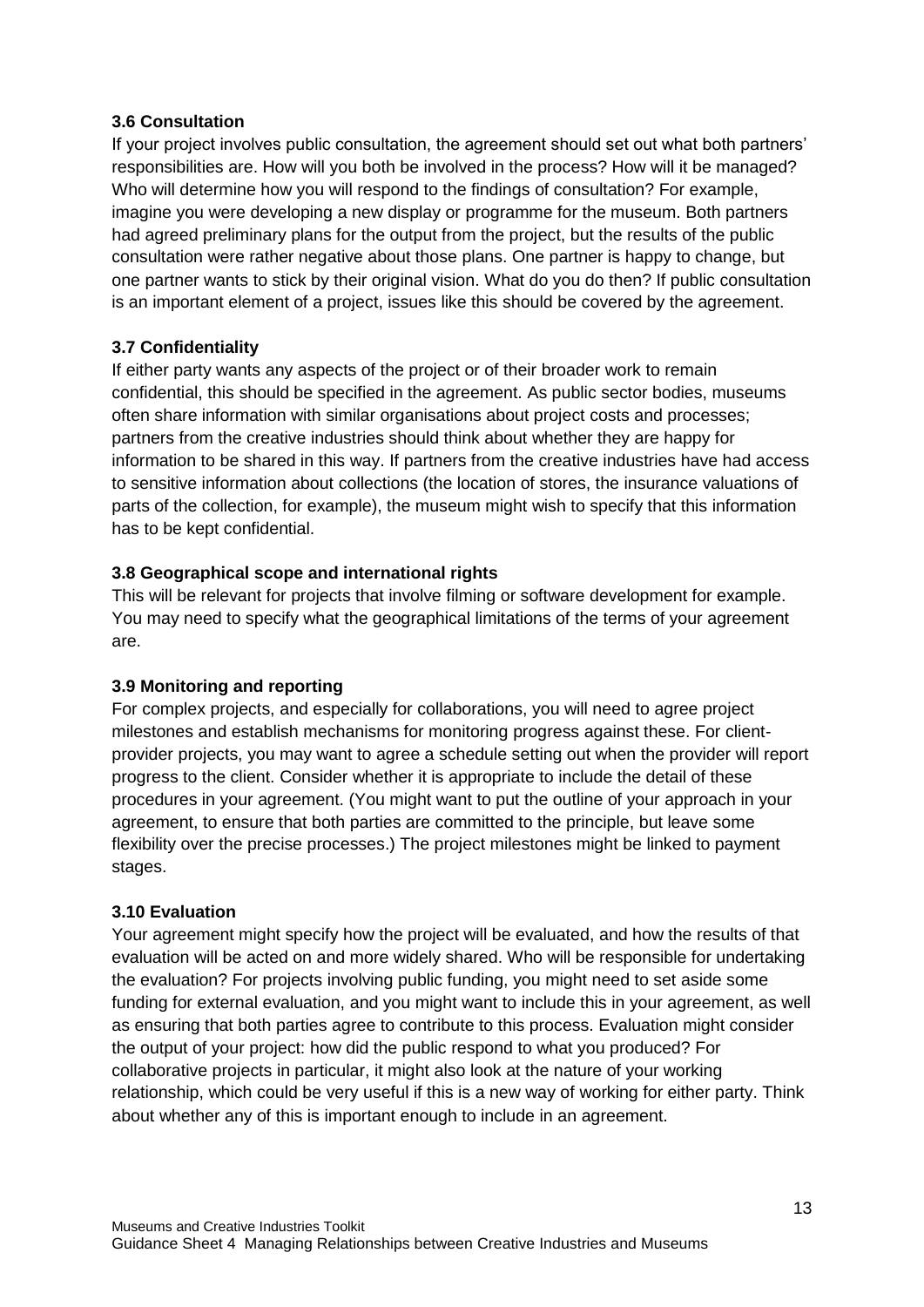## **3.11 Disposal/removal/sale or resale**

This will be relevant where a project involves the production of an exhibited work that is not going to be permanently accessioned into the museum's collection. Your agreement should specify how long it will be kept in place. Also think about what will happen to it at the end of this time: will this be specified in the agreement? If not, the agreement should set out who will make the decision: is the museum free to decide what to do with the work, or will museum staff need to consult with the artist or maker? Does the museum have the right to sell the work at the end of its lifespan in the museum or should it be returned to the maker?

# **3.12 Long-term relationship**

What will you do after this project is finished? It may be too early to say precisely, but think about whether the agreement needs to include any clauses which cover a longer-term relationship between the two parties. For example, if you have produced a product for a museum shop, you might specify that if it sells well you will explore opportunities to sell it in other retail outlets.

# **4 Sample Fees**

# **Film, photography and TV**

In 2006 Museum Practice advised 'Charge properly. Fees are negotiable, but they should start at £100 per hour for photography, and between £1,500 and £3,000 per day for television.'

However, fees depend on the type of programme. TV news programmes and local programmes may not expect to pay any fees for a short amount of filming, especially if they are reporting on the museum itself. The National Trust charges from £150 per hour for documentary filming in its properties. For feature films or major TV drama series, such as Pride and Prejudice, expect to earn from £3,000 per day. Do not forget to charge any expenses you have to bear. If you feel that you need specialist conservation advice to ensure the safety of buildings and collections during filming, you should factor this in to your location fee. And when planning your staff cover, remember that the typical working day for the crew is 12 hours. Crews may well work overtime or shoot at night, and you need to plan for this.

For something such as a TV documentary you might charge less in exchange for a guaranteed clear mention of the name of the museum/building in the programme (rather than in the end credits, where far fewer people will see it). Also see Guidance Sheet 2 for more advice to museums on location use.

## **Payments to artists**

Advice on payment for visual artists is available at [http://visualartists.org.uk/wp](http://visualartists.org.uk/wp-content/uploads/2013/12/NORTHERN-IRELAND-Payment-Guidelines-for-Visual-Artists-December-2013-0.0.pdf)[content/uploads/2013/12/NORTHERN-IRELAND-Payment-Guidelines-for-Visual-Artists-](http://visualartists.org.uk/wp-content/uploads/2013/12/NORTHERN-IRELAND-Payment-Guidelines-for-Visual-Artists-December-2013-0.0.pdf)[December-2013-0.0.pdf](http://visualartists.org.uk/wp-content/uploads/2013/12/NORTHERN-IRELAND-Payment-Guidelines-for-Visual-Artists-December-2013-0.0.pdf)

Exhibition fees are sometimes paid to artists for exhibiting in a museum or gallery. A 2013 survey by a.n. found 70% of artists did not receive a fee for their most recent exhibition in a publicly-funded gallery in the UK. 11% received a fee of up to £200; 10% a fee of £200 - £1,000 and 8% over £1,000. 35% of artists had their expenses covered and 50% got production support from the museum or gallery.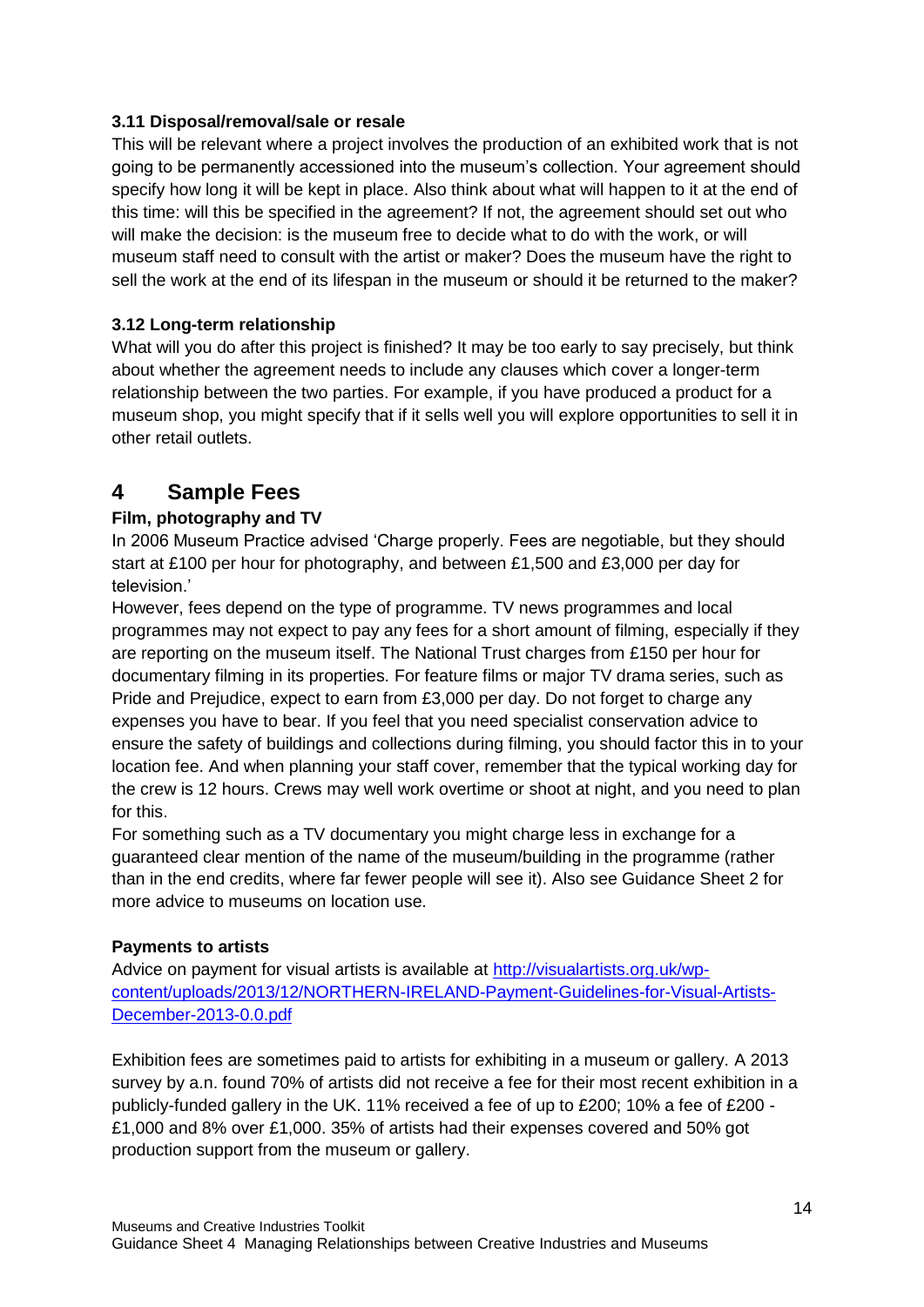If a museum displays works for sale by an artist or maker, then it will take a commission on any sales. This can vary up to 50% of the sale price. If a museum commissions a work of art but does not purchase it then there should be an agreement about splitting the price, should a purchaser emerge as a result of the final exhibition. The majority of artists' dealers take 50 per cent of the purchase price; museums often negotiate a split of 20 per cent to the museum and 30 per cent to the dealer in these circumstances, with the remaining 50% to the artist. (See Jane Morris, Commissioning an Artist Museum Practice, issue 31, Autumn 2005.)

## **Design fees**

A design fee is usually only a token contribution to the creative's costs and is common if several people are asked to prepare samples as part of a selection process. Fees might typically be in the £300 - £500 range.

# **Reproduction fees**

Museum reproduction fees vary widely between museums and depending on factors such as:

- the purpose for which reproduction is being made (for example, commercial adverts have a higher fee than short print-run books)
- the geographical range and number of languages (for example, world rights in any language have a higher fee that one country, one language)
- the size and position of the reproduction (the front cover of a book will have a higher fee than a  $\frac{1}{4}$ -page image on page 50)

At the lower end, a reproduction fee can be around £40 and at the top end around £400 (plus VAT, if the museum is registered for VAT). A variety of discounts may be applied, for example for use of multiple images from the same museum, and there may be surcharges, for example for print runs over 20,000 or for repeat transmission of a TV programme.

Increasingly, museums do not charge any reproduction fees to short print-run academic or educational publishers where their activity supports the museum's mission.

Full schedules of fees can be found on the websites of the following museums: Ashmolean Museum, Hunterian Museum (Glasgow), Jewish Museum (London), Sleaford Museum

# **5 Marketing and Promotion**

It is worth investing time and effort to make sure that you maximise the opportunity to publicise your work, and that you do so in a way that serves both partners' needs. If your project is novel and eye-catching enough to attract news coverage, make sure you maximise this opportunity. Ensure you build in adequate budgets for marketing and promotional activity.

New products or projects can provide great opportunities for reaching new audiences and new markets, so make sure you maximise this and tailor your marketing appropriately.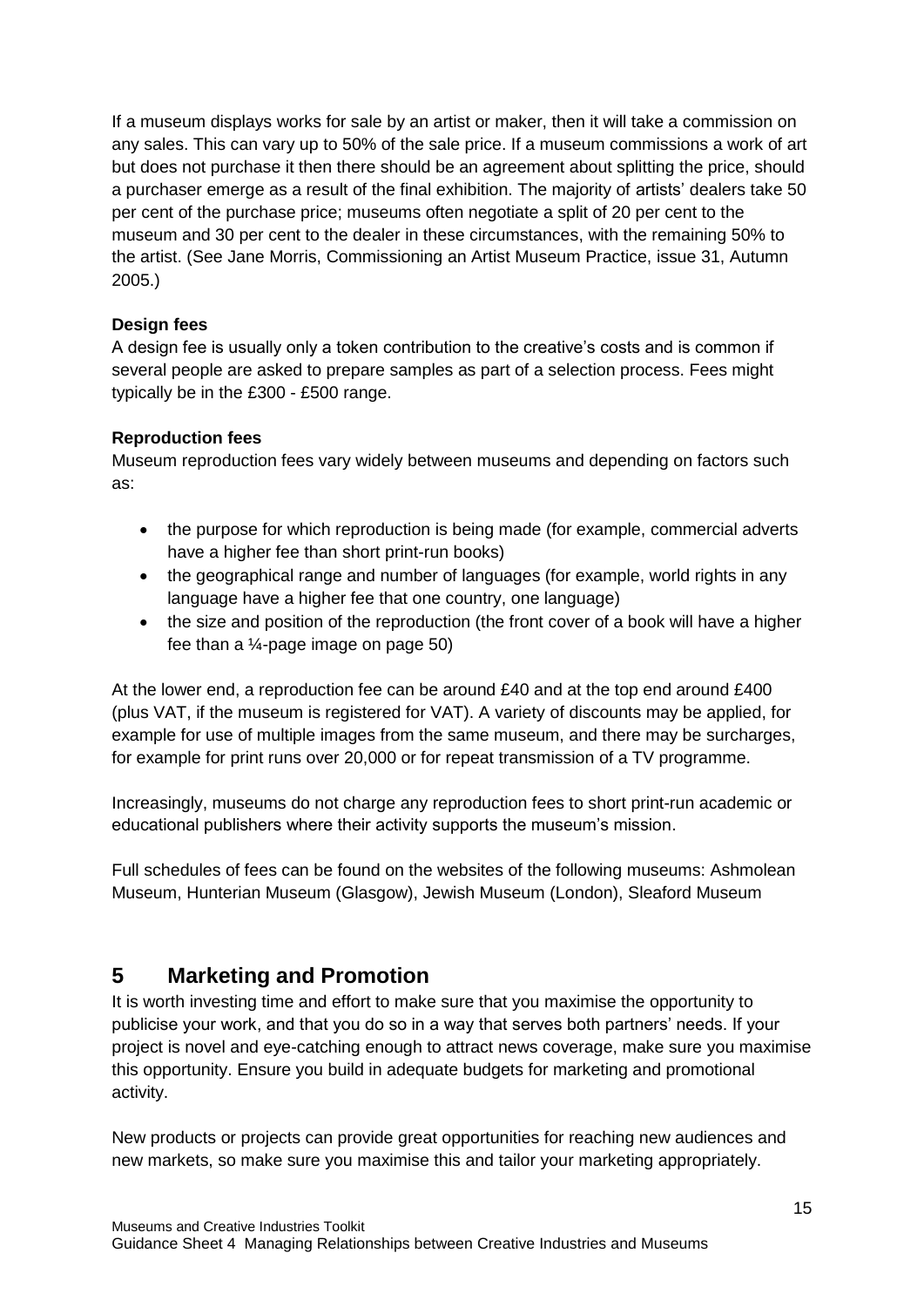Think about the aim of your marketing activity. You will want to attract users or customers. But the project may also have benefits around building your reputation or changing your image. Make sure your marketing works for these longer-term less tangible benefits as well.

For collaborative projects, both partners should be involved in deciding the tone, wording and look of any marketing materials. You need to aim for an approach that reflects the essence of both partners' brands. Decide who is responsible for marketing: is one partner going to take this on, or is it going to be done jointly? Even if each partner produces different materials, ensure a cohesive look across everything associated with the project by using core elements of text, images and design elements.

Think about how you will market your product. Consider a mix of approaches, such as social media, traditional media such as press, launch events or private views, or a programme of events that relate to the work. Identify target markets for promotional activity. Where a project involves attempting to reach audiences that are new to one of the partners, make sure you draw on each other's experience and expertise and build on existing networks. Think about overlaps in your existing audiences. If using both partners' contact lists, can you avoid duplication?

Launch events or private views can be a good way both to publicise the project, and also to start building new relationships, if both partners invite their supporters. Where the partners' audiences and supporters have different demographics, however, you will need to think carefully about whether the same launch event can work for both. Depending on the project, a series of events aimed at different audiences and using different formats could help to highlight the work in different ways. Think about behind-the-scenes tours with lunch, the opportunity to meet the artist, or a creative session where the audience gets involved in making…

Where a museum has commissioned a product or service from a creative industry partner, consider whether the partner has expertise or materials that can help you with your marketing.

If the project has worked well for you, think about how you can share the experience with colleagues in your sector to enhance your professional reputation and help strengthen the links between museums and the creative industries. Could you write a piece for a blog or newsletter about your work? Could you showcase the project on both parties' websites to encourage similar work in the future? Could you contribute a case study to the NIMC website?

# **6 Sources of further information**

Also see the list of contacts in Guidance Sheet 2 and details of how to find suitable museums in Guidance Sheet 1

#### **Organisations**

#### **Northern Ireland Museums Council**

NIMC provides advice, guidance and case studies on a range of areas of museum practice to all museums in Northern Ireland [www.nimc.co.uk/](http://www.nimc.co.uk/)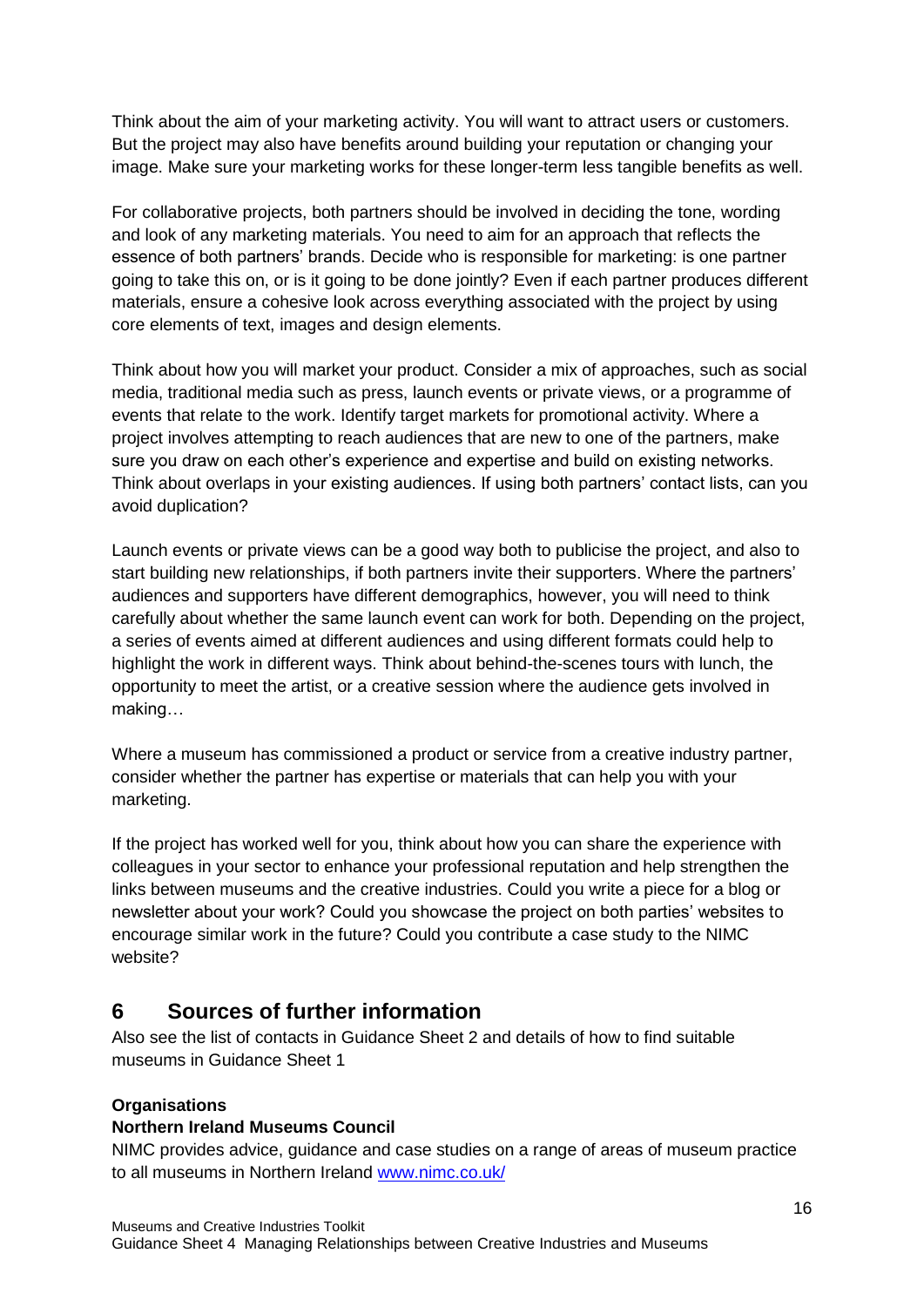#### **Museums Association**

The MA is the UK wide professional body for museums and those who work in them [www.museumsassociation.org](http://www.museumsassociation.org/)

Along with its other services the Museums Association produces Museum Practice, an online publication and archive containing useful examples and guides to work in this area (most content available only to members and subscribers):

- **Jan 14 Commissioning films**
- Jan 06 Raising income including commissioning retail products, film locations
- Dec 12 Late night events case study at National Museums Scotland in partnership with local creative industries
- **Jan 05 Working with artists**

[www.museumsassociation.org/museum-practice](http://www.museumsassociation.org/museum-practice)

#### **Association of Cultural Enterprise (ACE)**

The Association for Cultural Enterprises promotes commercial best practice in the cultural, heritage and visitor attraction sector by providing training and networking opportunities and facilitating the sharing of information and experience between its members [www.acenterprises.org.uk/index.asp](http://www.acenterprises.org.uk/index.asp)

#### **Museum Copyright Group**

The Museum Copyright Group is a network of museum professionals with a common interest in sharing knowledge and expertise about copyright and related issues <http://museumscopyright.org.uk/>

#### **Collections Link**

This is an online network to support those working in museums share knowledge and experience. It includes a number of resources around copyright-related issues [www.collectionslink.org.uk](http://www.collectionslink.org.uk/)

#### **Web2rights**

Web2Rights Ltd specialises in the production of tailor-made resources to help people understand licensing, copyright and other legal issues associated with Web engagement <http://web2rights.com/index.html>

#### **Contemporary Art Society**

Builds links between museums and artists. Includes a wide range of resources, including information from a seminar on copyright <http://nn.contemporaryartsociety.org/archive/seminar-contracts-copyright-collections/>

#### **Online resources**

The following online resources may also be of some help for both museums and the creative industries when working together:

 How to keep you clients happy, article on the Design Alliance website <http://www.nidesignalliance.com/articles/how-to-keep-your-clients-happy/>